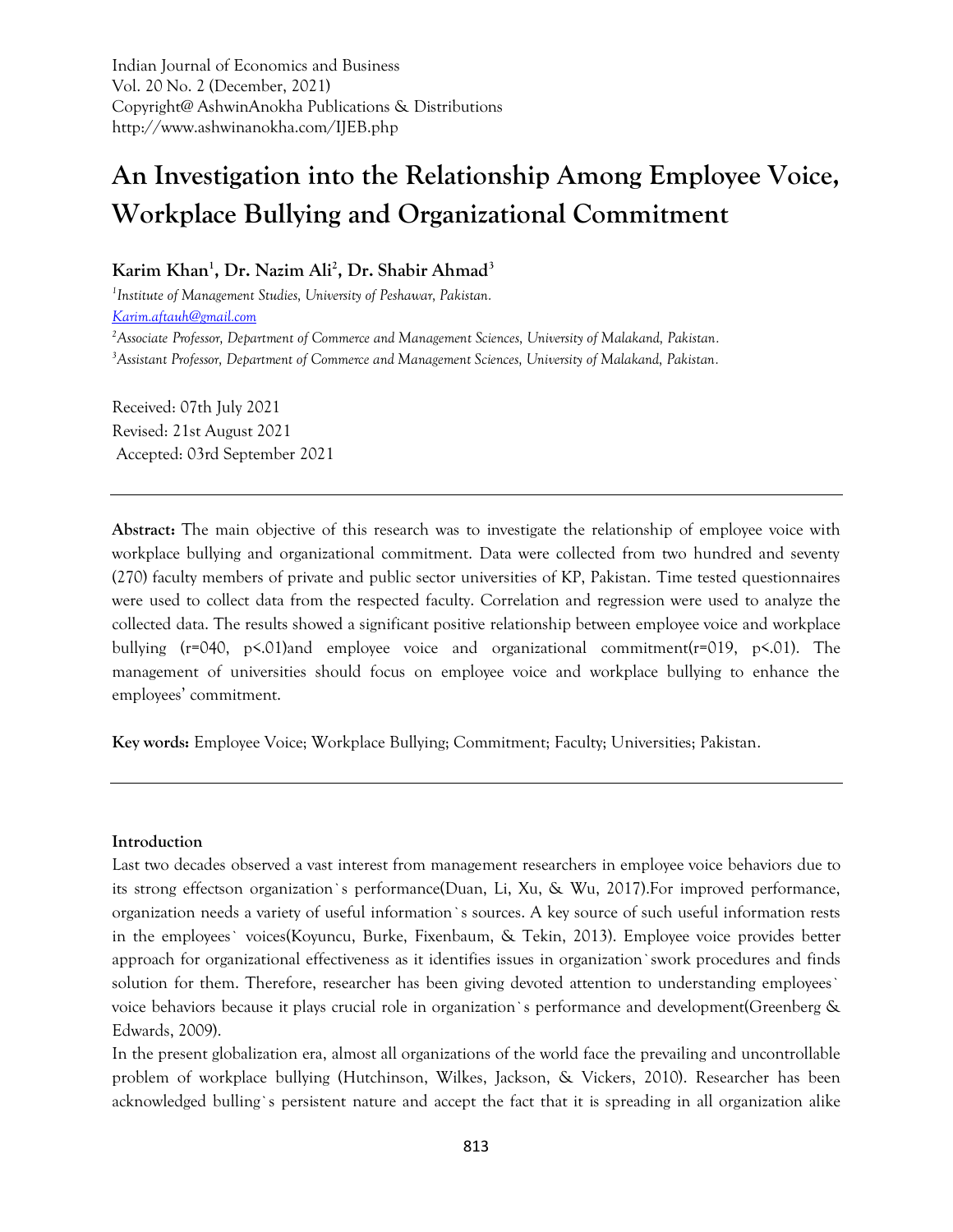## AN INVESTIGATION INTO THE RELATIONSHIP AMONG EMPLOYEE VOICE, WORKPLACE BULLYING AND ORGANIZATIONAL COMMITMENT

irrespective of their business type(Harvey, Heames, Richey, & Leonard, 2006). It has devastating consequences for both the employee and organization. On organizational basis, workplace bullying results in lack of teamwork, cooperation, communication (Field, 1996), and existence of such type factors decrease productivity of the organization and tarnish its reputation. On individual basis, it promotes feelings of job insecurity, withdrawal, turnover, and burnout (Ashraf, 2018; Naseer, 2015).

Organizations strive for maintaining and boosting their employees` commitment as they have realized it's indispensible connection with organization`s performance (Irefin & Mechanic, 2014; Nwankwo, Ivoma, & Ugwu, 2019), employee`s turnover intention (Bonds, 2017; Hussain, Khan, & Hussain, 2020), and job burnout(Bte Marmaya, Hitam, Zawawi, & Jody, 2011).It is evident from research that committed employees sustain high level of psychological attachment with the organization (Bartolomé & Evans, 1979). Commitment employees are highly inspired towards goals` achievement and spend their time and energy effectively in achieving them (Hunjra et al., 2010).

Employee voice has constructive consequences for the organization such as positive change, increased efficiency, commitment and high level of job satisfaction (Ashford, Rothbard, Piderit, & Dutton, 1998).It also improves organization`s decision making processes, identifies critical problems in the organization and suggests solution for these problems, reduces accidents and errors within the organization, improves organizational learning, facilitates team-work`s effectiveness, and consequently, improves employee as well as team performance(Edmondson, 2003; Sherf, Sinha, Tangirala, & Awasty, 2018).

Coping with bullying behaviors at workplace and enhancing employee commitment have been remained center of many studies (Irefin & Mechanic, 2014; Meyer & Allen, 1997; Nwankwo et al., 2019; Park & Ono, 2017; Saunders, Huynh, & Goodman-Delahunty, 2007). Researchers considered a number of variables in relation to workplace bullying(Ayoko, Callan, & Härtel, 2003; Einarsen & Raknes, 1997; Field, 1996; Liang, 2021) and commitment (Bonds, 2017; Bte Marmaya et al., 2011; Hussain et al., 2020). A number of studies examined relationship between employee voice and workplace bullying (Liang, 2021; Liang & Yeh, 2019). The same way, a number of studies considered employee voice in relation with employee commitment(Machokoto, 2019; Nisar, Butt, Abid, Farooqi, & Qazi, 2020; Prasadika & Nishanthi, 2018).According to my knowledge there hardly exist a study that considered relationship of employee voice with workplace bullying and commitment. Therefore, this study investigates effects of employee voice on workplace bullying and commitment in education sector of Pakistan at university level.The study`s results will help in coping with workplace bullying and enhancing employees` commitment. Furthermore, it will also add to the existing literature available on employee voice, workplace bullying and commitment relationship.

#### **Literature review**

#### **Employee voice:**

Employee voice makes a worker an integral part of the organization and it directly affects organizational performance (Anyango, Ojera, & Ochieng, 2015). Treating workers like stakeholders bring productive results for the organization (Royer, Waterhouse, Brown, & Festing, 2008). Workers who have gained a particular human capital required by the organization are invested in the working organization and thus have the right to voice their demands like other stakeholders. Employee voice encompasses all the opportunities where an employee could have his/her say and exercise some influence on management`s decisions (Boxall & Purcell, 2011).According to McCabe and Lewin (1992), employee voice has two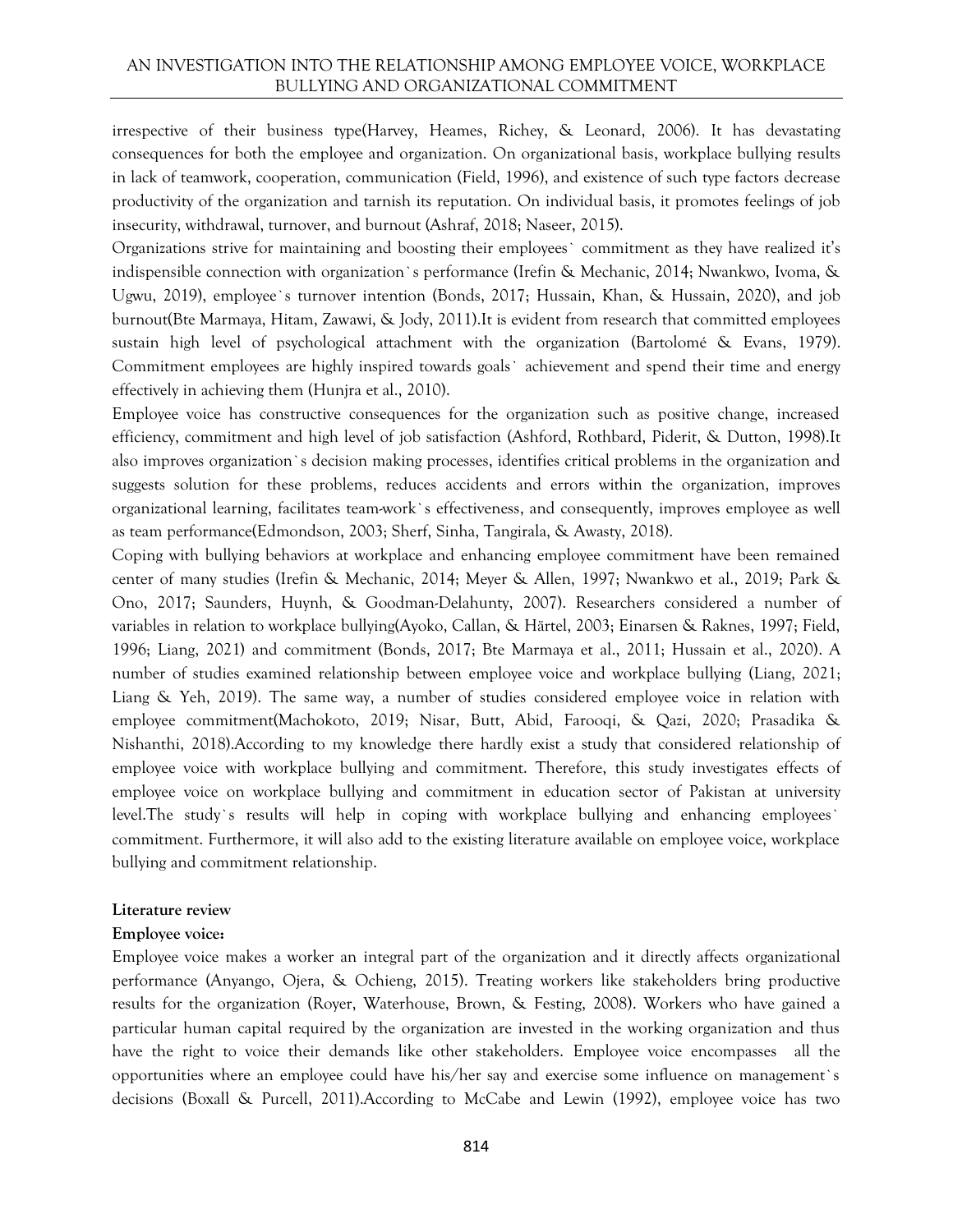elements: first, the disclosure of grievances or complaintsof an employee to the management in an organization`s work context, second, an employee participation in the decision making processes or exchange of views between an employee and the manager about an issue on an individual basis or through group consultation.

#### **Workplace bullying**

Organizations worldwide confronts workplace bullying behaviors as a key issue (Saunders et al., 2007). Workplace bullying has devastating effects on both the individual being targeted and on the organization(Einarsen & Raknes, 1997; Vartia & Hyyti, 2002). At workplace, bulling is a destructive process and the individual confronted with it becomes victim of negative social acts and often losses his/her membership with the organization. Therefore, it has been attracted more attention of researchers worldwide in recent past andthey are trying to find out effective solution for it(Ayoko et al., 2003; Saunders et al., 2007; Spratlen, 1995).Bullying at workplace shows offending, harassing, excluding an individual socially or affecting his/her work`s tasks negatively(Einarsen, Hoel, Zapf, & Cooper, 2003).Akella (2016) defined workplace bullying as,a continuous hurtful negative acts (these could be verbal, physical or even psychological intimidations) and that involves humiliation and criticism to cause distress, fear or harm the target individual.

#### **Relationship between employee voice and workplace bullying**

Employee voice enhances an employee status in the workplace and has strong impact on his/her relationship with other employees (Van Dyne & LePine, 1998). It indicates an employee`s willingness towards raising voice on behalf of other employees and to address a particular threat. A number of studies suggest that voicing in the organization could lead to negative impacts on the voicing individual`s social status (Seibert, Kraimer, & Crant, 2001). Particularly, when an individual challenges the status quo in the organization, the individuals who oppose the voicing individual starts bullying against that individualand it involves oral violence, physical harassment, and displaying negative behaviors towards the targeted individual (Park & Ono, 2017). Regarding relationship between employee voice and workplace bullying, the available research is relatively small. Liang and Yeh (2019) examined the relationship between employee voice and workplace bulling and found a significant positive relationship between these two variables. Liang (2021) study result was also consistent with the previous study conducted by (Liang & Yeh, 2019). In light of these findings we propose that

H1: Employee voice has significant positive relationship with workplace bullying among faculty members of Universities of PK, Pakistan.

#### **Employee commitment**

The concept "Commitment" has been getting attention of researcher due to its crucial role in organization`s effective functioning and goals` attainment. Committed employees have strong desire to stay with the organization and exert additional efforts in accomplishing organizational goals (Morrow, 1993). They protect organization`s assets and consider organization`s goals as of their own (Meyer & Allen, 1997). Committed employees work like a spirit in the organization and it has constructive effects on organization`s overall performance (Fornes & Rocco, 2004). Mowday, Porter, and Steers (1982) defined employee commitment as; it is the measure of an employee ability to identify himself with the values and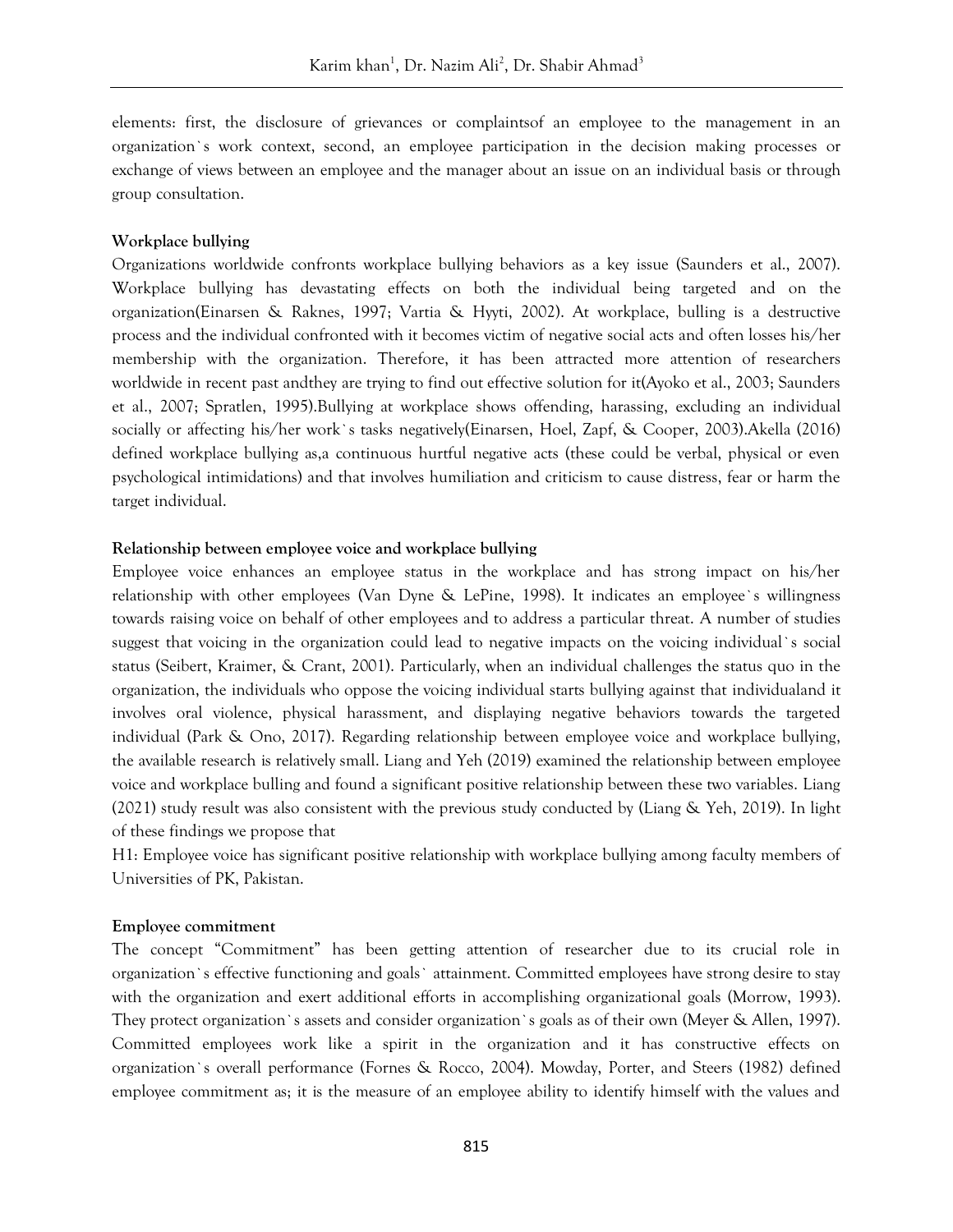goals of the organization. According to Muthuveloo and Rose (2005), commitment shows the capacity of an individual to be devoted to the working organization regarding his duty, responsibilities and requirements required for performing the job.

# **Relationship between Employee voice and commitment**

In the current competitive world, organization depends on employees` commitment for its progress and survival(Prasadika & Nishanthi, 2018).They further suggest that to get their commitment, organization should give due consideration to employees` viewpoints and suggestions. Employee voice presents all the possible occasions where they have the authority to raise their voice against the management`s decision which could affect them directly or harm their interests (Farndale, Van Ruiten, Kelliher, & Hope-Hailey, 2011). Employees` voice has strong connection with their commitment towards the working organization (Holland, Cooper, & Sheehan, 2017).Therefore, organizations should consider employees` voice in their decision making processes as it affects employees` commitment towards the organization. Regarding the relationship between employee voice and commitment, Prasadika and Nishanthi (2018) found a significant positive association between employee voice and commitment in manufacturing organization`s workers in Sri Lanka.The next studies conducted on the relationship between these two variables were also consistent with the previous study (Machokoto, 2019; Nisar et al., 2020). In light of these studies` findings, we propose that

H2: Employee voice has significant positive relationship with employee commitment faculty members of Universities of PK, Pakistan.

# **Methodology**

# **Sample and Data Collection Procedure**

The targeted population for this study was the teaching faculty of private as well as public sector universities of KP, Pakistan. Three hundred and twenty questionnaires (320) along with a covering letter explaining the purpose of the study were distributed to the faculty members of both sector universities. Two hundred and eighty (280) questionnaires were received within 30 days after only one reminder to the respected faculty. Only ten questionnaires were found to have incomplete information. Therefore they were not used for research purpose. A total of 270 questionnaires were hundred percent complete.

## **Measurement**

## **Organizational Commitment Scale**

Organizational commitment was measured by eight items scale (Porter et al. (1974). For recording the responses of the participants, 5 point likert scale was used (strongly disagree to strongly agree).

## **Employee Voice Scale**

Employee voice was measured by using 6 item scale (Van Dyne and LePine, 1998) Sample items included "I am willing to propose suggestions at work to affect the department's future development" and "I take initiative in voicing and encouraging colleagues to participate and affect change for the department's future development."

## **Workplace Bullying Scale**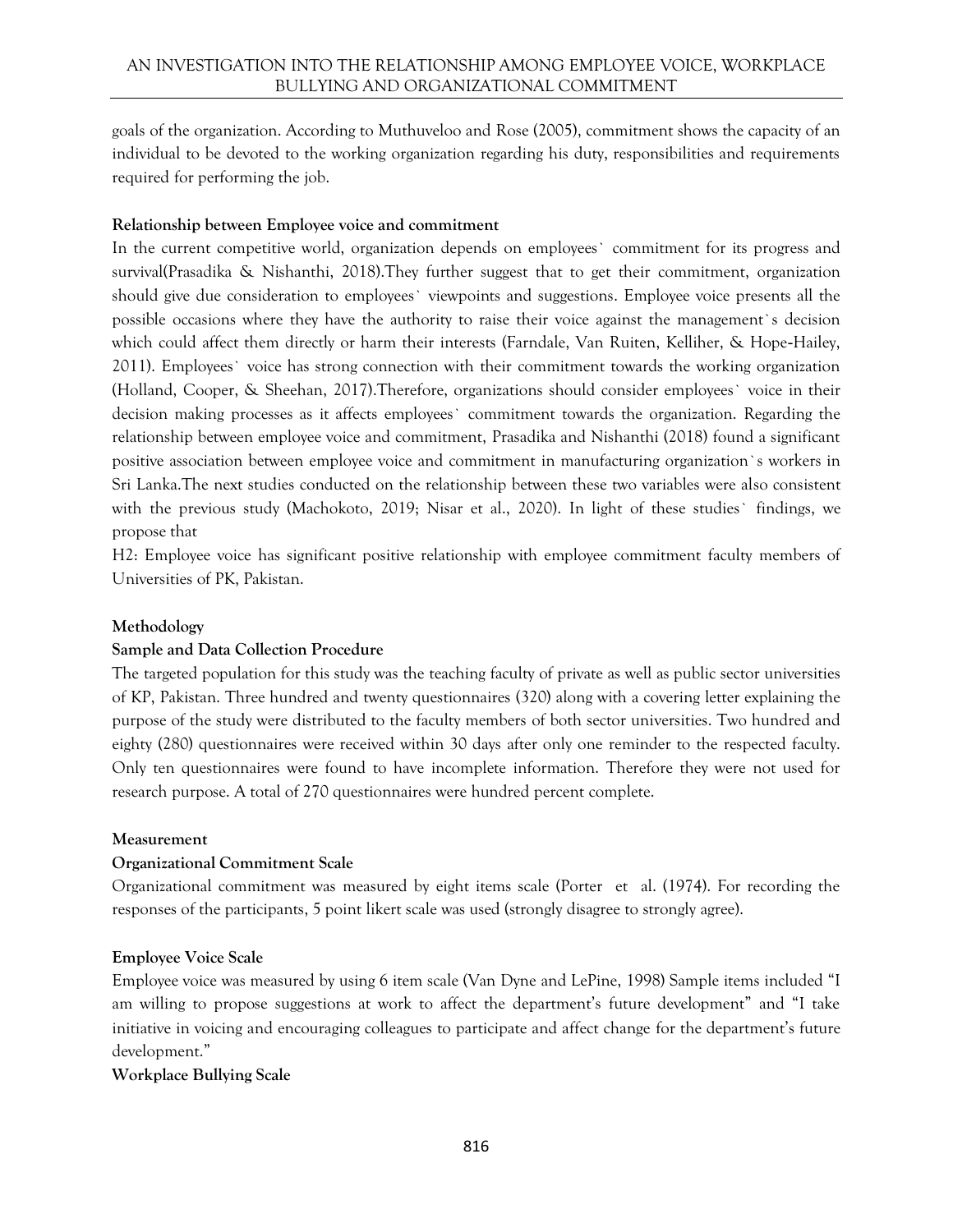Workplace bullying was measured by 10 items taken from Negative Acts Questionnaire (NAQ; [Einarsen](https://www.frontiersin.org/articles/10.3389/fpsyg.2021.610944/full#B10)  [and Raknes, 1997](https://www.frontiersin.org/articles/10.3389/fpsyg.2021.610944/full#B10)). Sample items included "ridicule or insulting teasing" and "being ignored or excluded."

# **Results**

**Table 1: Descriptive Statistics**

| <b>GENDER</b>         | FREQUENCY | PERCENTAGE (Approx.) |
|-----------------------|-----------|----------------------|
| Male                  | 201       | 74                   |
| Female                | 69        | 26                   |
|                       | 270       | 100                  |
| <b>MARITAL STATUS</b> |           |                      |
| Single                | 55        | 20                   |
| Married               | 215       | 80                   |
|                       | 270       | 100                  |
| $\mathbf{AGE}$        |           |                      |
| 20-30                 | 60        | 22                   |
| 31-40                 | $80\,$    | 30                   |
| 41-50                 | 77        | 29                   |
| 51-60                 | 52        | 19                   |
|                       | 270       | 100                  |
| <b>EXPERIENCE</b>     |           |                      |
| $1-10$                | 106       | 39                   |
| 11-20                 | 96        | 36                   |
| Above 20              | 68        | 25                   |
|                       | 270       | 100                  |
| <b>QUALIFICATION</b>  |           |                      |
| Master                | 43        | 16                   |
| M.Phil/MS             | 113       | 42                   |
| PhD                   | 114       | 42                   |
|                       | 270       | 100                  |

# **Table 2: Reliability of Scales**

|                           | No of Items | Cronbach's Alfa |
|---------------------------|-------------|-----------------|
| <b>Employee Voice</b>     | 06          | .91             |
| Workplace Bullying        | 22          | .83             |
| Organizational Commitment | 08          | .95             |

**Table 3: Relationship of Employee Voice with Workplace Bullying and Organizational Commitment**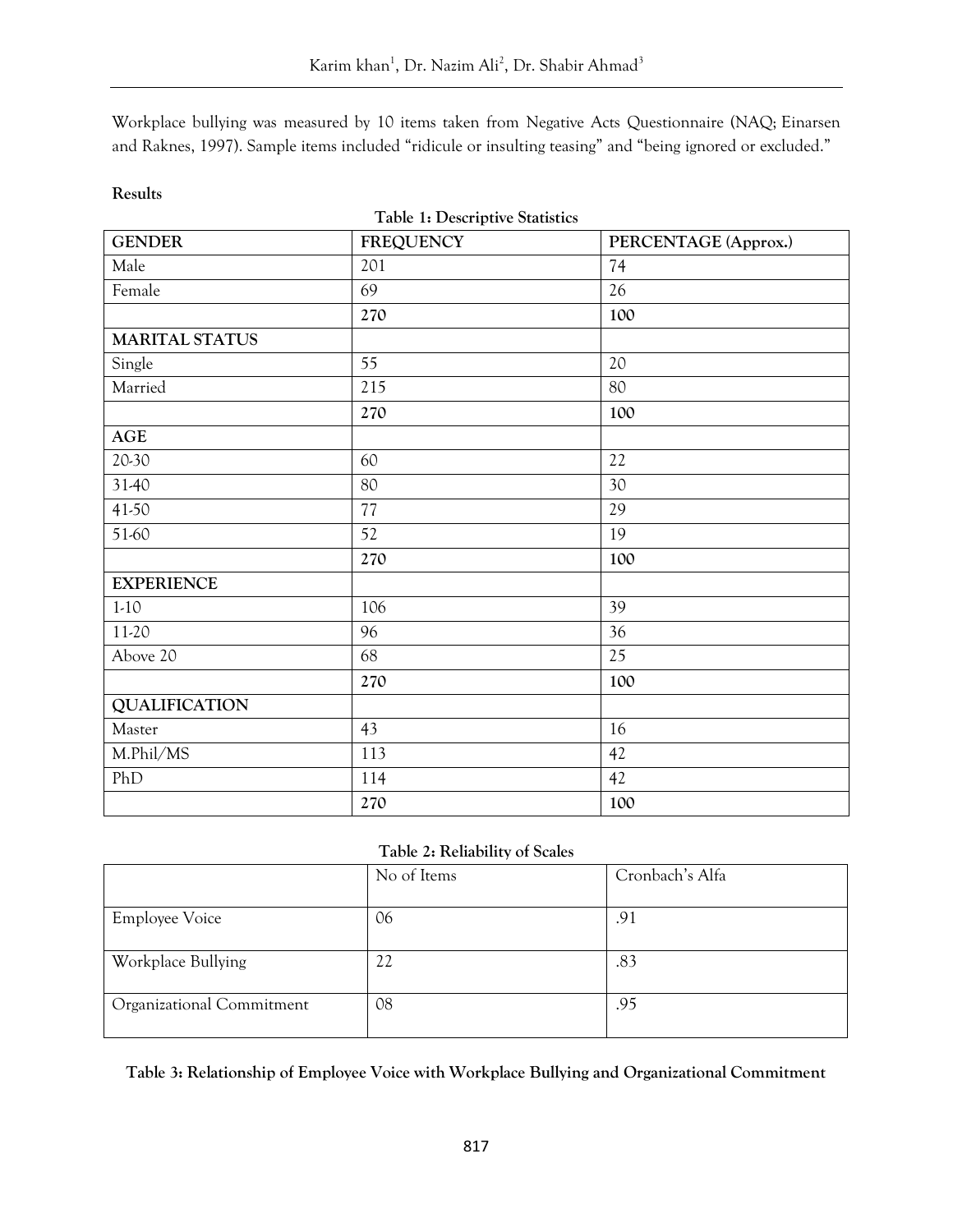## AN INVESTIGATION INTO THE RELATIONSHIP AMONG EMPLOYEE VOICE, WORKPLACE BULLYING AND ORGANIZATIONAL COMMITMENT

|                           | <b>Employee Voice</b> |
|---------------------------|-----------------------|
| Workplace Bullying        | $0.40**$              |
| Organizational Commitment | $0.19**$              |

\*\*. Correlation is significant at the 0.01 level (2-tailed).

The results showed a significant relationship between employee voice and workplace bullying( $r=040$ ,  $p\leq 01$ ) and employee voice and organizational commitment ( $r=019$ ,  $p\leq 01$ ). The coefficient of determination showed that 12 % variance in workplace bullying can be accounted for by employee voice, while 22 % variance in organizational commitment can be accounted for by organizational commitment. All values are within the acceptable range. Both of the following hypotheses were accepted:

H1: Employee voice has significant positive relationship with workplace bullying among faculty members of Universities of PK, Pakistan.

H2: Employee voice has significant positive relationship with employee commitment faculty members of Universities of PK, Pakistan.

# **Conclusion and Recommendation**

The main objective of this research was to investigate the relationship of employee voice with workplace bullying and organizational commitment. Data were collected from two hundred and seventy (270) faculty members of private and public sector universities of KP, Pakistan. Correlation and regression were used to analyze the collected data. The results showed a significant positive impact of employee voice on workplace bullying and organizational commitment. As there is a significant positive relationship among employee voice, workplace bullying and organizational commitment, it is strongly recommended to the management of private and public sector universities of KP, Pakistan to focus on employee voice and workplace bullying so as to enhance employees' commitment.

## **References**

Akella. (2016). Workplace bullying: Not a manager's right? *SAGE Open, 6*(1), 2158244016629394.

- Anyango, Ojera, & Ochieng. (2015). Meaning and application of employee voice. *International Journal of Scientific Research and Innovative Technology, 2*(5), 10-16.
- Ashford, Rothbard, Piderit, & Dutton. (1998). Out on a limb: The role of context and impression management in selling gender-equity issues. *Administrative Science Quarterly*, 23-57.
- Ashraf. (2018). *Workplance Bullying and Employee Level Outcomes: Moderating Effects of Psychological Capital and Work Engagement.* Shaheed Zulfikar Ali Bhutto Institute of Sciences & Technology, Karachi.,
- Ayoko, Callan, & Härtel. (2003). Workplace conflict, bullying, and counterproductive behaviors. *The International Journal of Organizational Analysis*.
- Bartolomé, & Evans. (1979). Professional lives versus private lives-shifting patterns of managerial commmitment. *Organizational dynamics, 7*(4), 3-29.
- Bonds. (2017). *Employees' organizational commitment and turnover intentions.* Walden University,
- Boxall, & Purcell. (2011). *Strategy and human resource management*: Macmillan International Higher Education.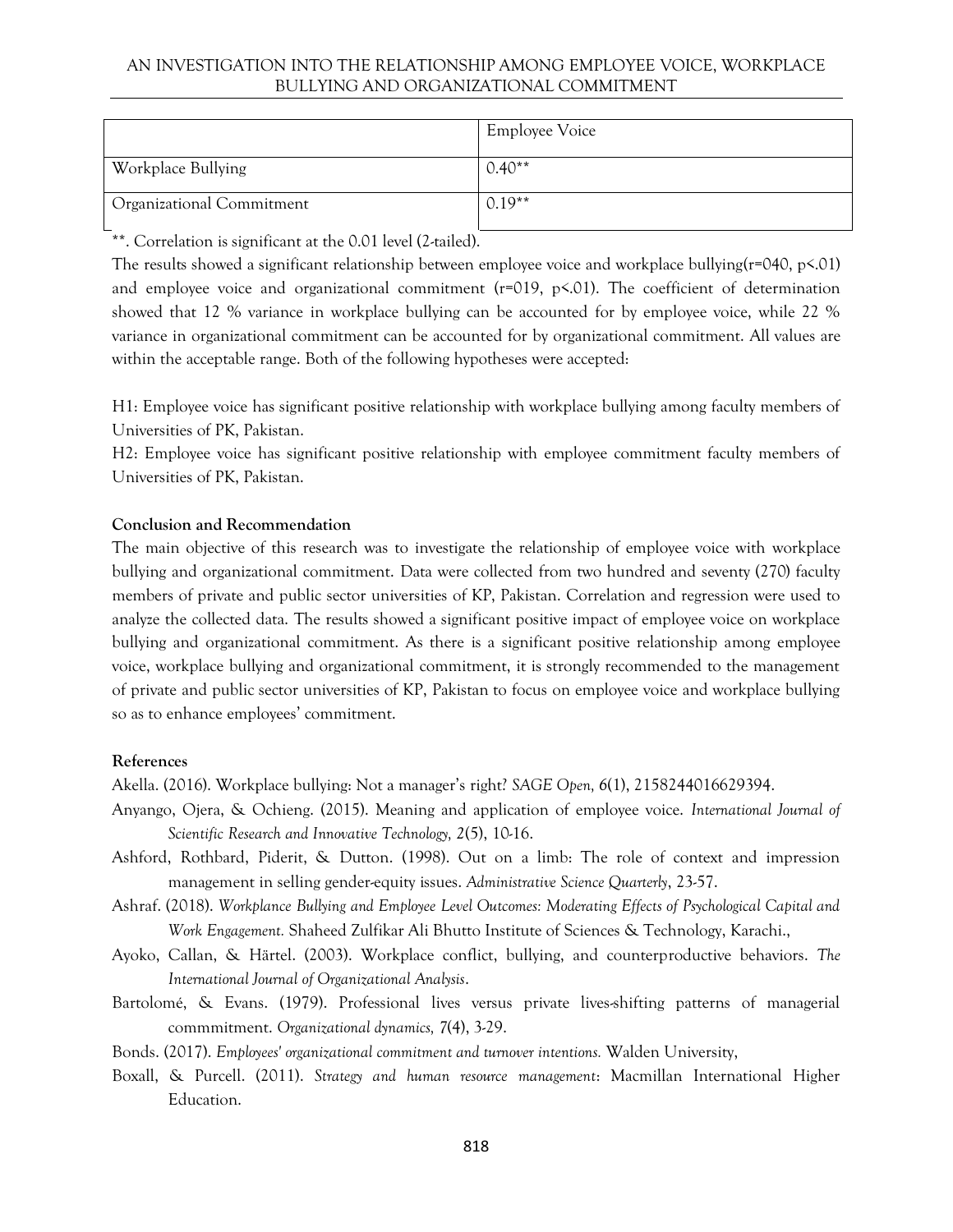- Bte Marmaya, Hitam, Zawawi, & Jody. (2011). *Organizational commitment and job burnout among employees in Malaysia.* Paper presented at the Proc Intl Conf on Bus and Econs Res.
- Duan, Li, Xu, & Wu. (2017). Transformational leadership and employee voice behavior: A Pygmalion mechanism. *Journal of Organizational Behavior, 38*(5), 650-670.
- Edmondson. (2003). Speaking up in the operating room: How team leaders promote learning in interdisciplinary action teams. *Journal of management studies, 40*(6), 1419-1452.
- Einarsen, Hoel, Zapf, & Cooper. (2003). The concept of bullying at work: the European tradition (3-30). *Bullying and Emotional Abuse in the Workplace. S. Einarsen, H. Hoel, D. Zapf, CL Cooper (ed.), Taylor & Francis, London and New York*.
- Einarsen, & Raknes. (1997). Harassment in the workplace and the victimization of men. *Violence and victims, 12*(3), 247-263.
- Farndale, Van Ruiten, Kelliher, & Hope-Hailey. (2011). The influence of perceived employee voice on organizational commitment: An exchange perspective. *Human Resource Management, 50*(1), 113-129.
- Field. (1996). *Bully in sight: How to predict, resist, challenge and combat workplace bullying: Overcoming the silence and denial by which abuse thrives*: Success Unlimited.
- Fornes, & Rocco. (2004). Commitment Elements Reframed (Antecedents & Consequences) for Organizational Effectiveness. *Online Submission*.
- Greenberg, & Edwards. (2009). *Voice and silence in organizations*: Emerald Group Publishing.
- Harvey, Heames, Richey, & Leonard. (2006). Bullying: From the playground to the boardroom. *Journal of Leadership & Organizational Studies, 12*(4), 1-11.
- Holland, Cooper, & Sheehan. (2017). Employee voice, supervisor support, and engagement: The mediating role of trust. *Human Resource Management, 56*(6), 915-929.
- Hunjra, Ali, Chani, Irfan, Khan, & Rehman. (2010). Employee voice and intent to leave: An empirical evidence of Pakistani banking sector. *African Journal of Business Management, 4*(14), 3056-3061.
- Hussain, Khan, & Hussain. (2020). Interplay of Organizational Commitment and Turnover Intention in Academic Sector. *Review of Economics and Development Studies, 6*(2), 401-412.
- Hutchinson, Wilkes, Jackson, & Vickers. (2010). Integrating individual, work group and organizational factors: Testing a multidimensional model of bullying in the nursing workplace. *Journal of Nursing management, 18*(2), 173-181.
- Irefin, & Mechanic. (2014). Effect of employee commitment on organizational performance in Coca Cola Nigeria Limited Maiduguri, Borno state. *Journal of Humanities and Social Science, 19*(3), 33-41.
- Koyuncu, Burke, Fixenbaum, & Tekin. (2013). Antecedents and consequences of employee voice behaviour among front-line employees in Turkish hotels. *Anatolia, 24*(3), 427-437.
- Liang. (2021). Does workplace bullying produce employee voice and physical health issues? Testing the mediating role of emotional exhaustion. *Frontiers in psychology, 12*, 19.
- Liang, & Yeh. (2019). The effects of employee voice on workplace bullying and job satisfaction: The mediating role of leader–member exchange. *Management Decision*.
- Machokoto. (2019). The link between Employee Voice and Affective Commitment: A Systematic Review. *Asian Journal of Interdisciplinary Research, 2*(4), 37-50.
- McCabe, & Lewin. (1992). Employee voice: A human resource management perspective. *California Management Review, 34*(3), 112-123.